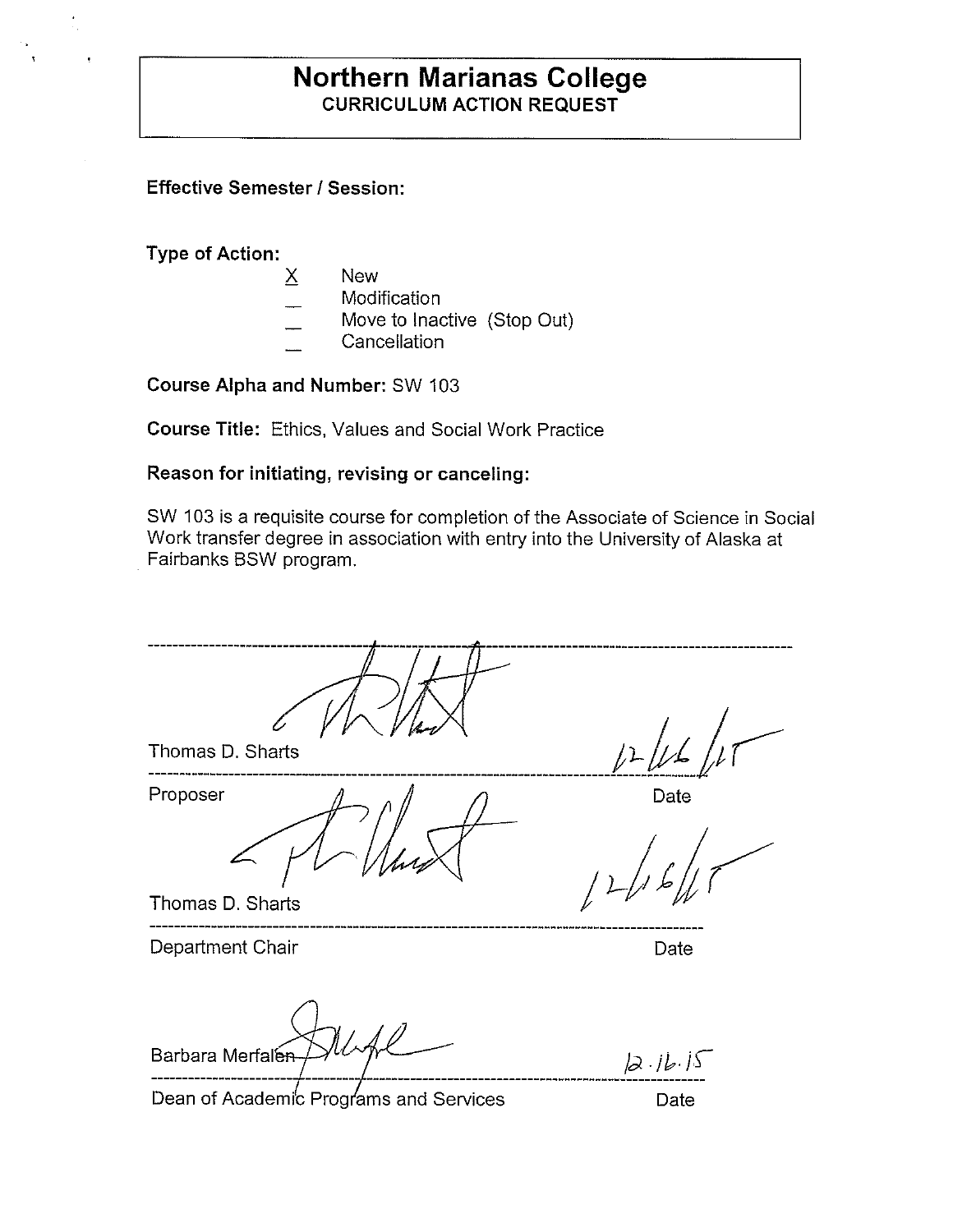# **Northern Marianas College Course Guide**

Course: SW 103 Ethics, Values, and Social Work Practices

- **1. Department:** Social Sciences and Fine Arts
- **2. Purpose:** Creation of a social work class that is transferable to the BSW program offered at the University of Alaska at Fairbanks.
- **3. Description** 
	- **A. Required/Recommended Textbook(s) and Related Materials**

Cournoyer, B. (2011). The social work skills workbook.  $7^{th}$  ed.). Belmont, CA: Brooks/Cole. ISBN# 9780840032801

Readability:  $12<sup>th</sup>$  grade.

Dolgoff, R., Loewenberg, F.M. &Harrington, D. (2005). Ethical decisions for social work practice.  $(9^{th}$  Ed.). New York, NY: Scribner. ISBN# 9780840034106

Readability:  $12<sup>th</sup>$  grade.

National Association of Social Workers. (2008). Code of ethics. Washington, DC: NASW Press.

Readability:  $12<sup>th</sup>$  grade.

- **B. Contact Hours 45** 
	- **1. Lecture: 45**
	- **2. Lab: None**
	- **3. Other: None**
- **C. Credits** 
	- **1. Number:** 3
	- **2. Type:** Regular degree credits

## **D. Catalogue Course Description**

Building from the introduction to social work courses (SW 200) this course expands the student's awareness of the professional nature and meaning of generalist social work practice. It examines the National Association of Social Work Code of Ethics in relationship to practice, and provides an introduction to interpersonal communication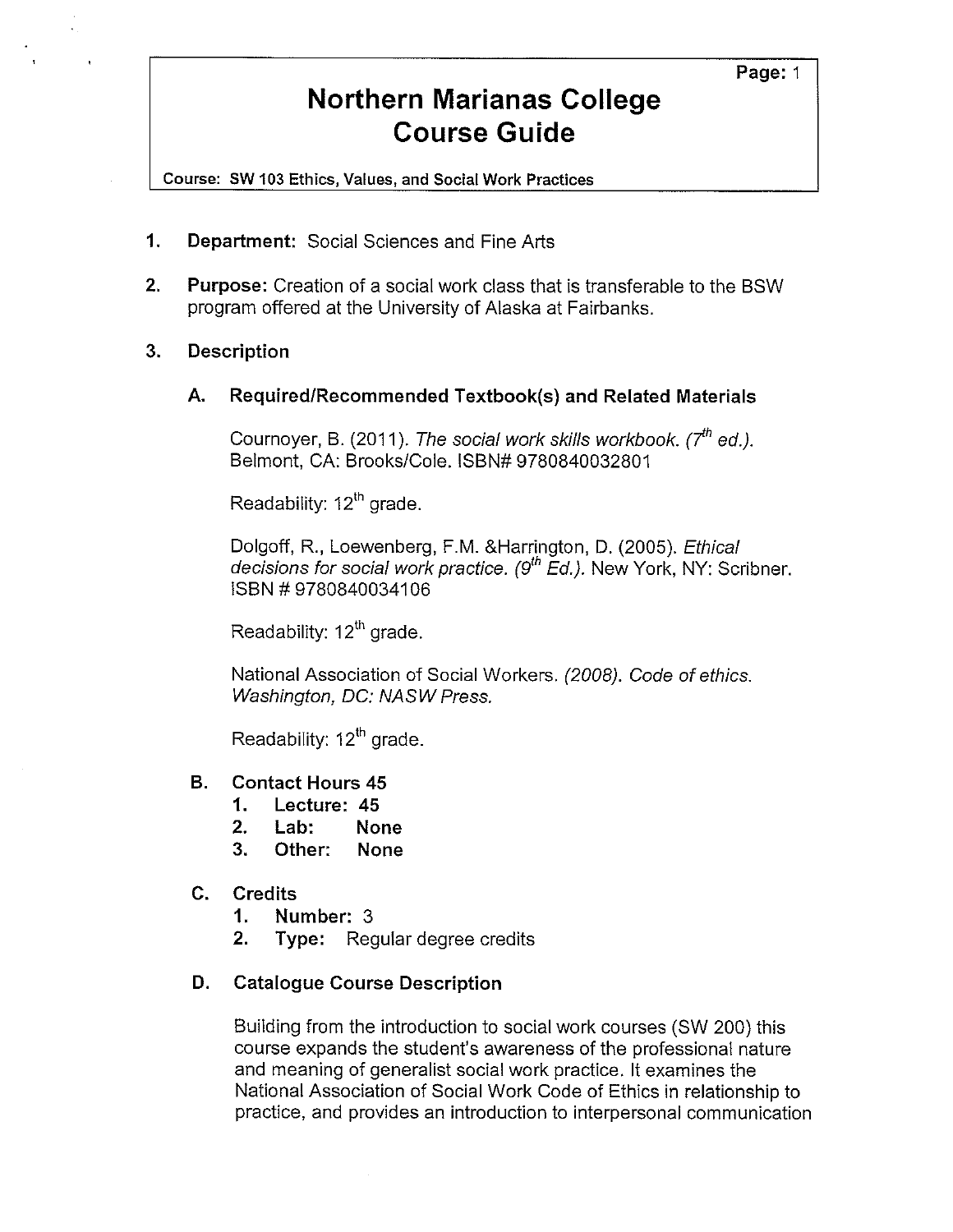# **Northern Marianas College Course Guide**

Course: **SW** 103 Ethics, Values, and Social Work Practices

with an emphasis on development of one- to one interviewing and documentation. (Borrowed from University of Alaska at Fairbanks). Offered fall semester.

## **E. Degree or Certificate Requirements Met by Course**

A requisite course for the completion of the Associate of Science in Social Work Transfer degree in association with the University of Alaska at Fairbanks.

## **F. Course Activities and Design**

Students will examine NASW Code of Ethics Manual and will learn requisite interpersonal social work skills for initiating and conducting client relationships and interviews for social services. Also will complete a social history assignment.

#### **4. Course Prerequisite(s); Concurrent Course Enrollment; Required English/Mathematics Placement Level(s)**  Prerequisite: SW 200 English Placement Level: 093/094 Math Placement Level: 089

# **5. Estimated Cost of Course; Instructional Resources Needed**  Cost to the Student: Tuition for a 3 credit course, the cost of the textbook and the student activities fee.

Cost to the College: Instructor's salary.

Instructional resources needed for this course include overhead projector, and chalk or dry erase board.

## **6. Method of Evaluation**

Student grades will be based on the regular letter grade system as described below:

- A: Excellent grade points: 4.0;
- B: Above average grade points: 3.0;
- C: Average grade points: 2.0;
- D: Below average grade points: 1.0;

F: Failure  $-$  grade points: 0.0.

NMC's letter grading and attendance policies will be followed.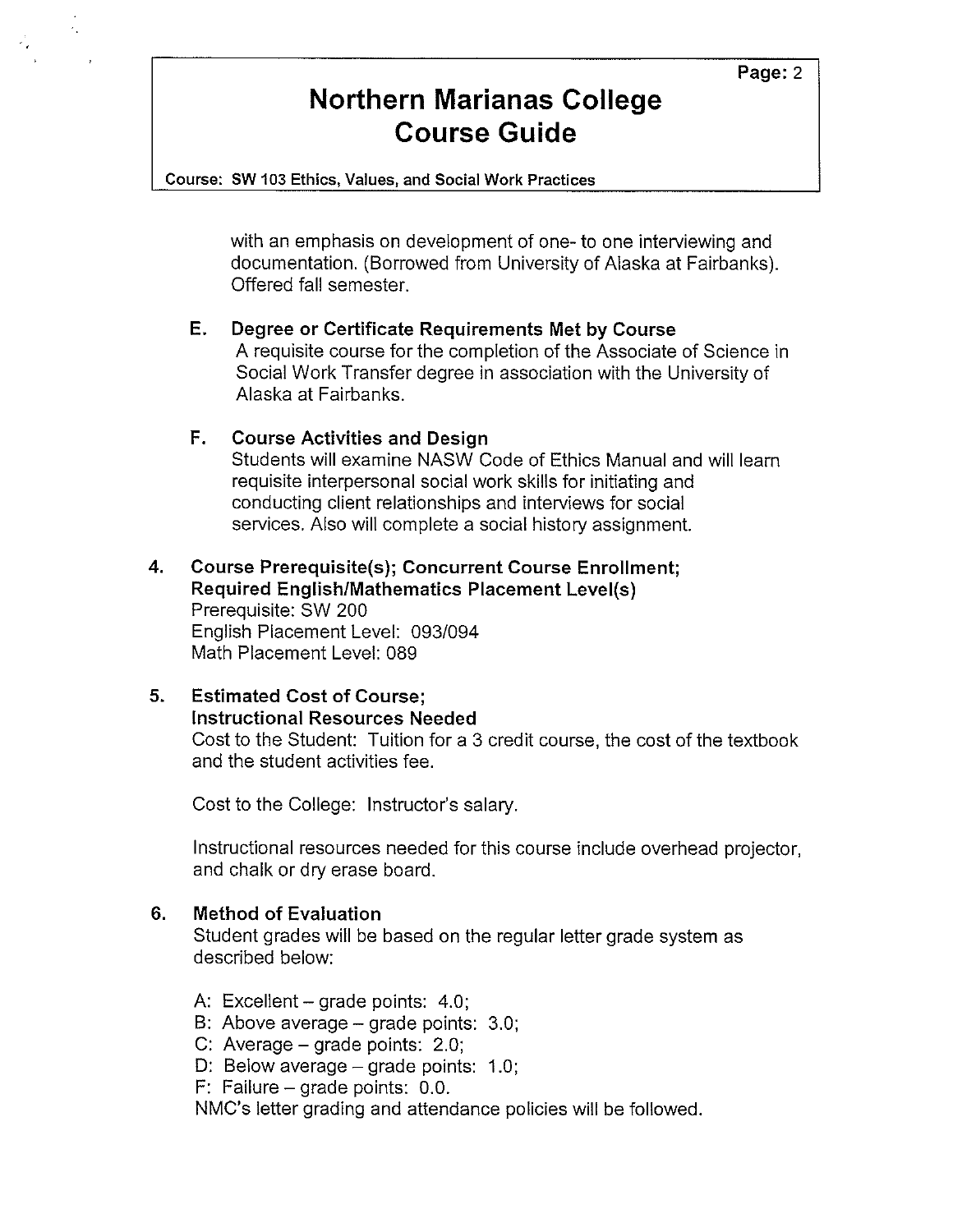#### Page: 3

# **Northern Marianas College Course Guide**

Course: SW 103 Ethics, Values, and Social Work Practices

#### **7. Course Outline**

This is a topical outline and does not necessarily indicate the sequence in which the material will be presented. (This outline is adapted from the University of Alaska at Fairbanks).

#### 1.0 Identify as a social worker and conduct one's self accordingly.

- 1.1 Practice personal reflection.
- 1.2 Attend to professional roles and boundaries
- 1.3 Demonstrate professional demeanor in behavior, appearance and communication.
- 2.0 Apply social work ethical principles to guide professional practice.
	- 2.1 Recognize and manage personal values that allows professionalism to predominant behavior.
	- 2.2 Tolerate ambiguity in resolving ethical conflicts.
	- 2.3 Utilize the NASW code of ethics standards to guide professional behavior.
- 3.0 Apply critical thinking to inform and communicate professional judgments.
	- 3.1 Analyze models of assessment, prevention, intervention, and evaluation.
	- 3.2 Demonstrate effective oral and written communication in working with individuals, families, groups, organizations, communities and colleagues.
- 4.0 aw Engage diversity and difference in practice.
	- 4.1 Gain sufficient self-awareness to eliminate the influence of personal biases and values in working with diverse groups.
- 5.0 Engage in research-informed practice and practice-informed research.
- 6.0 Apply knowledge of human behavior and the social environment.
	- 6.1 Utilize conceptual frameworks to guide the processes of assessment, intervention and evaluation.
- 7.0 Engage, assess, intervene and evaluate with individuals, families, groups, organization and communities.
	- 7.1 Engagement Interpersonal Skills: Empathetic Listening, etc.
	- 7.2 Assessment Skills: Client strengths and weaknesses.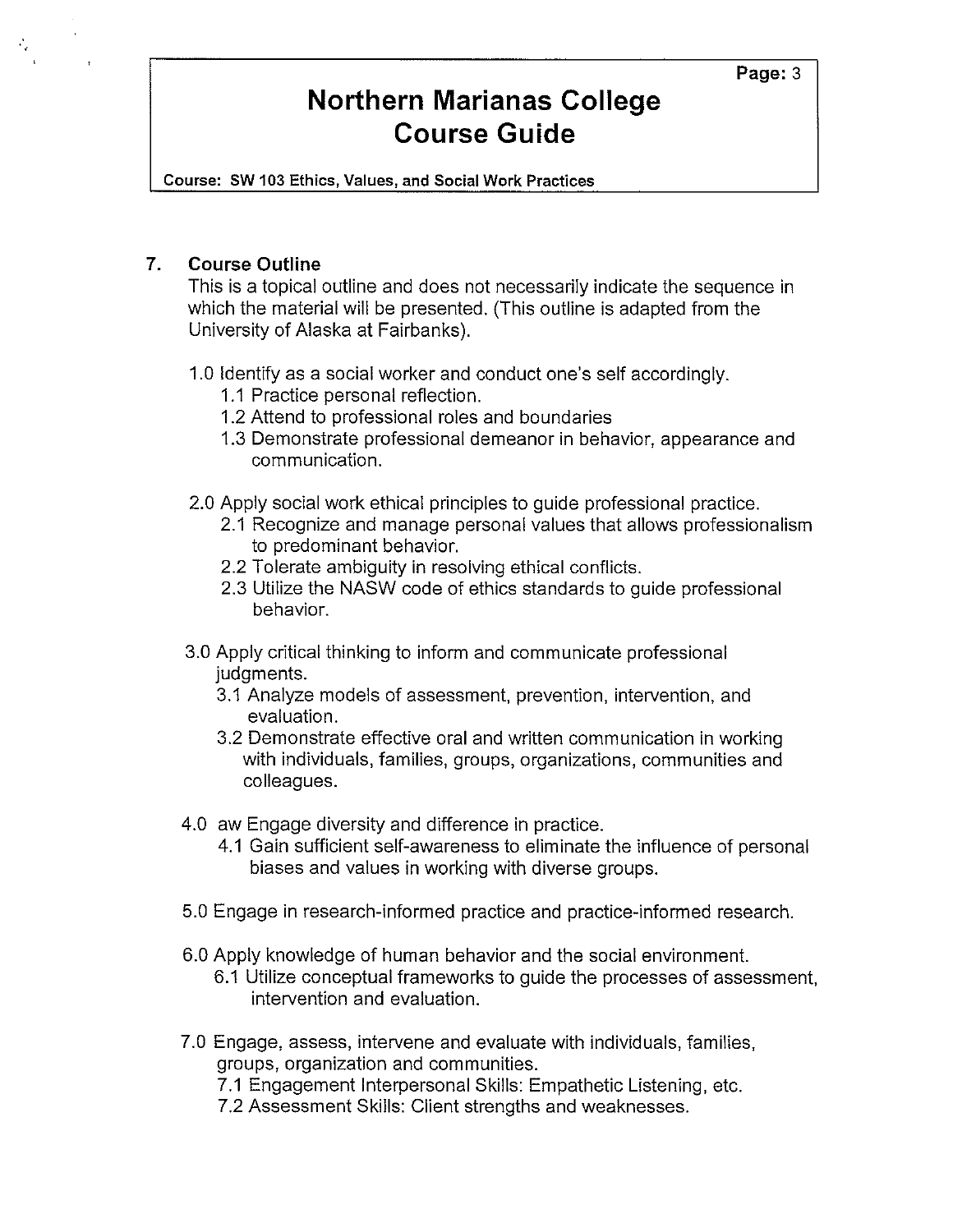### Page: 4

# **Northern Marianas College Course Guide**

Course: SW 103 Ethics, Values, and Social Work Practices

7.3 Intervention Skills: Mediation, advocacy, strategic problem-solving. 7.4 Evaluation: Critically analyze monitor and evaluate interventions.

## **8. Instructional Goals**

 $\mathcal{F}_\mathbf{a}$ 

47

This course will introduce students to:

- 1.0 Identifying Professional Social Work Behavior;
- 2.0 Applying Social Ethical Principles to Guide Professional Practice;
- 3.0 Applying Critical Thinking to Make Informed Professional Judgments;
- 4.0 Engaging in Diversity and Difference in Practice;
- 5.0 Engaging in Research-Informed Practice and Practice-Informed Research;
- 6.0 Applying Knowledge of Human Behavior and the Social Environment; and,
- 7.0 Engaging, Assessing, Intervening and Evaluating Individuals, Families, Groups, Organizations and Communities.

## **9. Student Learning Outcomes**

Upon successful completion of this course, students will be able to:

- 1.0 Identifying Professional Social Work Behavior;
- 2.0 Applying Social Ethical Principles to Guide Professional Practice;
- 3.0 Applying Critical Thinking to Make Informed Professional Judgments;
- 4.0 Engaging Diversity and Difference in Practice;
- 5.0 Engaging in Research-Informed Practice and Practice-Informed Research;
- 6.0 Applying Knowledge of Human Behavior and the Social Environment; and,
- 7.0 Engaging, Assessing, Intervening and Evaluating Individuals, Families, Groups, Organizations, and Communities.